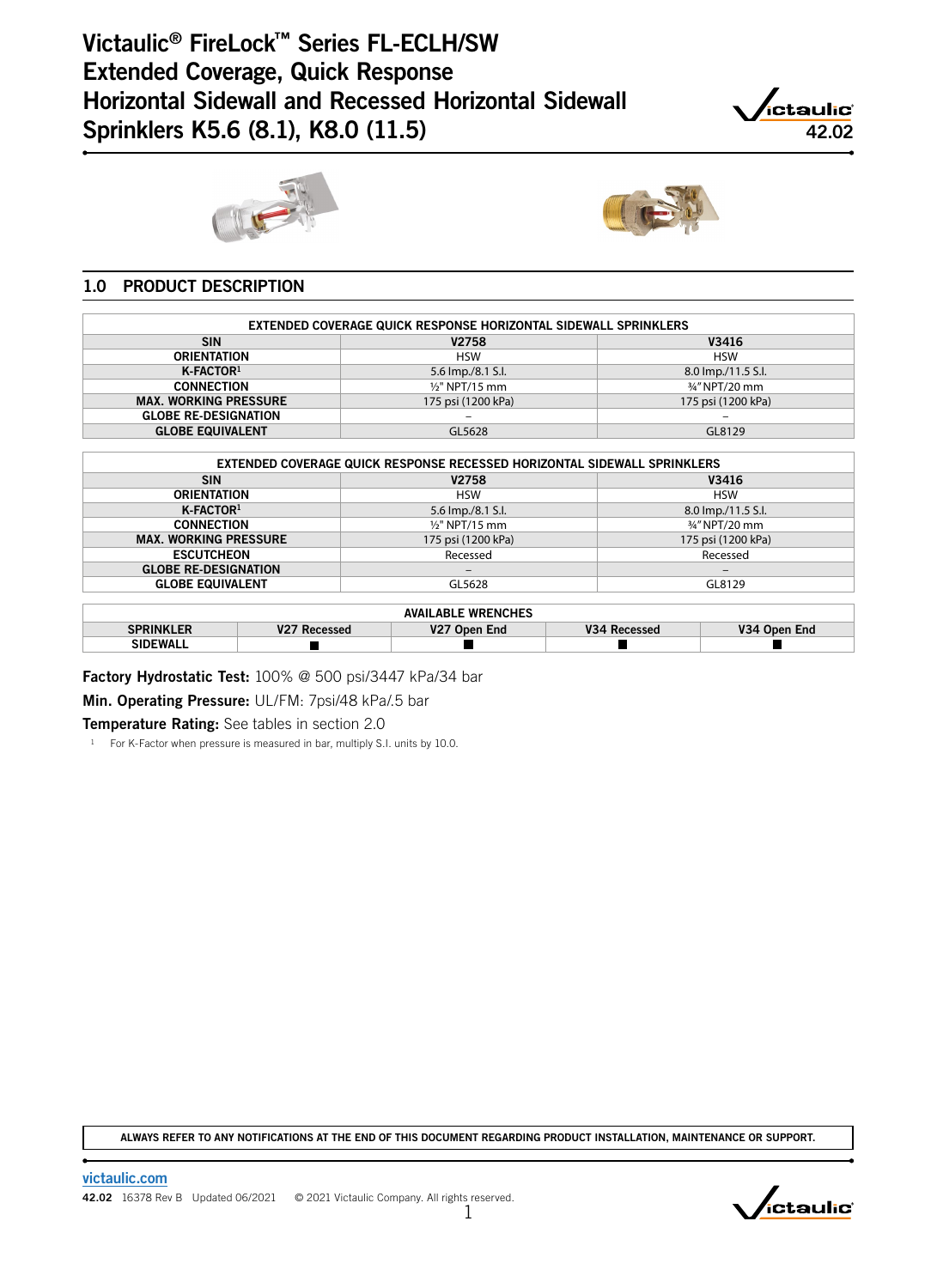### 2.0 CERTIFICATION/LISTINGS

 $\frac{1}{2}$ 

|                                                                          | <b>SIN</b>                                                     |                                                   | V2758                                                                    |                                    |                               |                                                             |                 |                                              |                             |                               |                                                                     |                    |
|--------------------------------------------------------------------------|----------------------------------------------------------------|---------------------------------------------------|--------------------------------------------------------------------------|------------------------------------|-------------------------------|-------------------------------------------------------------|-----------------|----------------------------------------------|-----------------------------|-------------------------------|---------------------------------------------------------------------|--------------------|
|                                                                          | Nominal K Factor Imperial                                      |                                                   | 5.6                                                                      |                                    |                               |                                                             |                 |                                              |                             |                               |                                                                     |                    |
|                                                                          | Nominal K Factor S.I. <sup>2</sup><br><b>Installation Type</b> |                                                   | 8.1<br><b>Horizontal Sidewall</b><br><b>Recessed Horizontal Sidewall</b> |                                    |                               |                                                             |                 |                                              |                             |                               |                                                                     |                    |
| Max.<br>Coverage<br>Area<br>Width x<br>Length<br>Ft x Ft<br>$m \times m$ | Listing<br>Agency                                              | Top of<br><b>Deflector</b><br>Ceiling<br>in<br>mm | Response                                                                 | <b>Flow</b><br><b>GPM</b><br>L/min | <b>Pressure</b><br>PSI<br>kPa | Approved<br>Temperature<br>Ratings<br>$F^{\circ}/C^{\circ}$ | <b>Response</b> | Adjustment<br>in<br>mm                       | <b>Flow</b><br>GPM<br>L/min | <b>Pressure</b><br>PSI<br>kPa | Approved<br>Temperature Minimum<br>Ratings<br>$F^{\circ}/C^{\circ}$ | Spacing<br>Ft<br>m |
|                                                                          | cULus                                                          | $4 - 6$<br>$100 - 150$                            | QR                                                                       | 26<br>98                           | 21.5<br>148                   | 135°F/57°C<br>155°F/68°C<br>175°F/79°C<br>200°F/93°C        | QR              | $\frac{1}{2}$ and $\frac{3}{4}$<br>15 and 20 | 26<br>98                    | 21.5<br>148                   | 135°F/57°C<br>155°F/68°C<br>175°F/79°C<br>200°F/93°C                |                    |
| $16 \times 16$<br>$4.9 \times 4.9$                                       | cULus                                                          | $6 - 12$<br>$150 - 300$                           | QR                                                                       | 26<br>98                           | 21.5<br>148                   | 135°F/57°C<br>155°F/68°C<br>175°F/79°C<br>200°F/93°C        | QR              | $\frac{1}{2}$ and $\frac{3}{4}$<br>15 and 20 | 26<br>98                    | 21.5<br>148                   | 135°F/57°C<br>155°F/68°C<br>175°F/79°C<br>200°F/93°C                |                    |
|                                                                          | <b>FM</b>                                                      | See FM<br>Datasheet<br>$2 - 0$                    | QR                                                                       | 26<br>98                           | 21.5<br>148                   | 135°F/57°C<br>155°F/68°C<br>175°F/79°C                      | QR              | $\frac{1}{2}$<br>15                          | 26<br>98                    | 22<br>152                     | 135°F/57°C<br>155°F/68°C<br>175°F/79°C                              |                    |
| 16 x 18<br>$4.9 \times 5.5$                                              | cULus                                                          | $4 - 6$<br>$100 - 150$                            | QR                                                                       | 29<br>110                          | 26.8<br>185                   | 135°F/57°C<br>155°F/68°C<br>175°F/79°C<br>200°F/93°C        | QR              | $\frac{1}{2}$ and $\frac{3}{4}$<br>15 and 20 | 29<br>110                   | 26.8<br>185                   | 135°F/57°C<br>155°F/68°C<br>175°F/79°C<br>200°F/93°C                | 8<br>2.4           |
|                                                                          | cULus                                                          | $6 - 12$<br>$150 - 300$                           | QR                                                                       | 29<br>110                          | 27<br>186                     | 135°F/57°C<br>155°F/68°C<br>175°F/79°C<br>200°F/93°C        | QR              | $\frac{1}{2}$ and $\frac{3}{4}$<br>15 and 20 | 29<br>110                   | 27<br>186                     | 135°F/57°C<br>155°F/68°C<br>175°F/79°C<br>200°F/93°C                |                    |
|                                                                          | FM                                                             | See FM<br>Datasheet<br>$2 - 0$                    | QR                                                                       | 30<br>115                          | 29<br>200                     | 135°F/57°C<br>155°F/68°C                                    | QR              | $\frac{1}{2}$<br>15                          | 30<br>115                   | 29<br>200                     | 135°F/57°C<br>155°F/68°C                                            |                    |
|                                                                          | cULus                                                          | $4 - 6$<br>$100 - 150$                            | QR                                                                       | 32<br>121                          | 33<br>228                     | 135°F/57°C<br>155°F/68°C<br>175°F/79°C<br>200°F/93°C        | QR              | $\frac{1}{2}$ and $\frac{3}{4}$<br>15 and 20 | 32<br>121                   | 33<br>228                     | 135°F/57°C<br>155°F/68°C<br>175°F/79°C<br>200°F/93°C                |                    |
| 16 x 20<br>$4.9 \times 6.1$<br>$16 \times 22$<br>$4.9 \times 6.7$        | cULus                                                          | $6 - 12$<br>$150 - 300$                           | QR                                                                       | 32<br>121                          | 33<br>228                     | 135°F/57°C<br>155°F/68°C<br>175°F/79°C<br>200°F/93°C        | QR              | $\frac{1}{2}$ and $\frac{3}{4}$<br>15 and 20 | 32<br>121                   | 33<br>228                     | 135°F/57°C<br>155°F/68°C<br>175°F/79°C<br>200°F/93°C                |                    |
|                                                                          | <b>FM</b>                                                      | See FM<br>Datasheet<br>$2 - 0$                    | QR                                                                       | 33<br>125                          | 35<br>241                     | 135°F/57°C<br>155°F/68°C                                    | QR              | 1/2<br>15                                    | 33<br>125                   | 35<br>241                     | 135°F/57°C<br>155°F/68°C                                            |                    |
|                                                                          | cULus                                                          | $4 - 6$<br>$100 - 150$                            | QR                                                                       | 36<br>148                          | 41.3<br>285                   | 135°F/57°C<br>155°F/68°C<br>175°F/79°C<br>200°F/93°C        | QR              | $\frac{1}{2}$ and $\frac{3}{4}$<br>15 and 20 | 36<br>148                   | 41.3<br>285                   | 135°F/57°C<br>155°F/68°C<br>175°F/79°C<br>200°F/93°C                |                    |
|                                                                          | cULus                                                          | $6 - 12$<br>$150 - 300$                           | QR                                                                       | 36<br>148                          | 41.3<br>285                   | 135°F/57°C<br>155°F/68°C<br>175°F/79°C<br>200°F/93°C        | QR              | $\frac{1}{2}$ and $\frac{3}{4}$<br>15 and 20 | 36<br>148                   | 41.3<br>285                   | 135°F/57°C<br>155°F/68°C<br>175°F/79°C<br>200°F/93°C                |                    |
| 16 x 24                                                                  | cULus                                                          | $4 - 6$<br>$100 - 150$                            | QR                                                                       | 39<br>148                          | 49<br>338                     | 135°F/57°C<br>175°F/79°C                                    | QR              | $\frac{1}{2}$ and $\frac{3}{4}$<br>15 and 20 | 39<br>148                   | 49<br>338                     | 135°F/57°C<br>175°F/79°C                                            |                    |
| $4.9 \times 7.3$                                                         | cULus                                                          | $6 - 10$<br>$150 - 250$                           | QR                                                                       | 40<br>151                          | 51<br>352                     | 135°F/57°C<br>175°F/79°C                                    | QR              | $\frac{1}{2}$ and $\frac{3}{4}$<br>15 and 20 | 40<br>151                   | 51<br>352                     | 135°F/57°C<br>175°F/79°C                                            |                    |

<sup>2</sup> For K-Factor when pressure is measured in bar, multiply S.I. units by 10.0.

NOTES

• Listings and approval as of printing.

• See FM Datasheet 2-0 for vertically locating sprinklers.

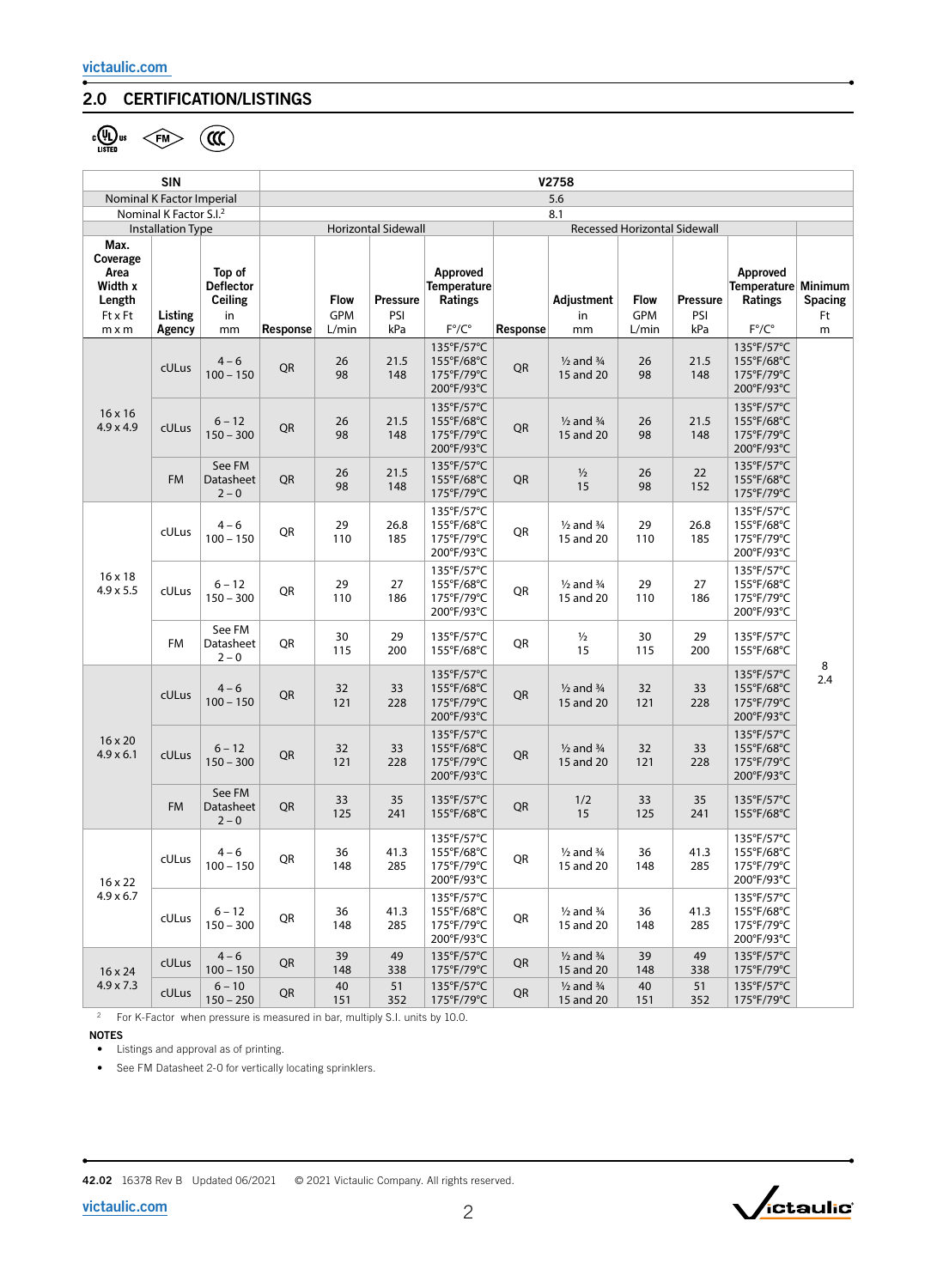### 2.0 CERTIFICATION/LISTINGS (CONTINUED)

 $\frac{1}{\sqrt{2}}$ us  $\left\langle \frac{F}{F}M \right\rangle$   $\left(\frac{F}{F}M\right)$ 

|                                               | <b>SIN</b>                                                      |                                              | V3416                                                             |                              |                 |                                                      |                                                              |                                              |                              |                                            |                                                      |         |
|-----------------------------------------------|-----------------------------------------------------------------|----------------------------------------------|-------------------------------------------------------------------|------------------------------|-----------------|------------------------------------------------------|--------------------------------------------------------------|----------------------------------------------|------------------------------|--------------------------------------------|------------------------------------------------------|---------|
|                                               | Nominal K Factor Imperial<br>Nominal K Factor S.I. <sup>2</sup> |                                              | 8.0<br>11.5                                                       |                              |                 |                                                      |                                                              |                                              |                              |                                            |                                                      |         |
|                                               | <b>Installation Type</b>                                        |                                              | <b>Recessed Horizontal Sidewall</b><br><b>Horizontal Sidewall</b> |                              |                 |                                                      |                                                              |                                              |                              |                                            |                                                      |         |
| Max.<br>Coverage<br>Area<br>Width x<br>Length |                                                                 | Top of<br><b>Deflector</b><br><b>Ceiling</b> |                                                                   | <b>Flow</b>                  | <b>Pressure</b> | Approved<br>Temperature<br>Ratings                   |                                                              | Adjustment                                   | <b>Flow</b>                  | <b>Pressure</b>                            | Approved<br>Temperature Minimum<br><b>Ratings</b>    | Spacing |
| Ft x Ft<br>$m \times m$                       | Listing<br>Agency                                               | in<br>mm                                     | Response                                                          | GPM<br>L/min                 | PSI<br>kPa      | $F^{\circ}/C^{\circ}$                                | Response                                                     | in<br>mm                                     | GPM<br>L/min                 | PSI<br>kPa                                 | $F^{\circ}/C^{\circ}$                                | Ft<br>m |
|                                               | cULus                                                           | $4 - 6$<br>$100 - 150$                       | QR                                                                | 26<br>98                     | 10.6<br>73      | 135°F/57°C<br>155°F/68°C<br>175°F/79°C<br>200°F/93°C | QR                                                           | $\frac{1}{2}$ and $\frac{3}{4}$<br>15 and 20 | 26<br>98                     | 10.6<br>73                                 | 135°F/57°C<br>155°F/68°C<br>175°F/79°C<br>200°F/93°C |         |
| $16 \times 16$<br>$4.9 \times 4.9$            | cULus                                                           | $6 - 12$<br>$150 - 300$                      | QR                                                                | 28<br>106                    | 12.3<br>85      | 135°F/57°C<br>155°F/68°C<br>175°F/79°C<br>200°F/93°C | QR                                                           | $\frac{1}{2}$ and $\frac{3}{4}$<br>15 and 20 | 28<br>106                    | 12.3<br>85                                 | 135°F/57°C<br>155°F/68°C<br>175°F/79°C<br>200°F/93°C |         |
|                                               | <b>FM</b>                                                       | See FM<br>Datasheet                          | QR                                                                | 32                           | 16              | 135°F/57°C                                           | QR                                                           | $\frac{1}{2}$<br>15                          | 32<br>121                    | 16<br>110                                  | 135°F/57°C                                           |         |
|                                               |                                                                 | $2 - 0$                                      |                                                                   | 121                          | 110             | 155°F/68°C                                           | <b>SR</b>                                                    | $\frac{1}{2}$<br>15                          | 32<br>121                    | 16<br>110                                  | 155°F/68°C                                           |         |
|                                               | CCC                                                             | Applicable<br>Local Stan-<br>dard            | QR                                                                | Applicable Local<br>Standard |                 | 155°F/68°C                                           | QR                                                           | $\frac{1}{2}$ and $\frac{3}{4}$<br>15 and 20 |                              | Applicable Local<br>155°F/68°C<br>Standard |                                                      |         |
| $16 \times 18$                                | cULus                                                           | $4 - 6$<br>$100 - 150$                       | QR                                                                | 29<br>110                    | 13.2<br>91      | 135°F/57°C<br>155°F/68°C<br>175°F/79°C<br>200°F/93°C | QR                                                           | $\frac{1}{2}$ and $\frac{3}{4}$<br>15 and 20 | 29<br>110                    | 13.2<br>91                                 | 135°F/57°C<br>155°F/68°C<br>175°F/79°C<br>200°F/93°C |         |
|                                               | cULus                                                           | $6 - 12$<br>$150 - 300$                      | QR                                                                | 33<br>125                    | 17.1<br>118     | 135°F/57°C<br>155°F/68°C<br>175°F/79°C<br>200°F/93°C | QR                                                           | $\frac{1}{2}$ and $\frac{3}{4}$<br>15 and 20 | 33<br>125                    | 17.1<br>118                                | 135°F/57°C<br>155°F/68°C<br>175°F/79°C<br>200°F/93°C | 8       |
| $4.9 \times 5.5$                              | See FM<br><b>FM</b><br>Datasheet<br>$2 - 0$                     |                                              | 36                                                                | 20                           | 135°F/57°C      | QR                                                   | $\frac{1}{2}$<br>15                                          | 36<br>136                                    | 20<br>140                    | 135°F/57°C                                 | 2.4                                                  |         |
|                                               |                                                                 |                                              | QR                                                                | 136                          | 140             | 155°F/68°C                                           | SR                                                           | $1/2$<br>15                                  | 36<br>136                    | 20<br>140                                  | 155°F/68°C                                           |         |
|                                               | <b>CCC</b>                                                      | Applicable<br>Local Stan-<br>dard            | QR                                                                | Applicable Local<br>Standard |                 | 155°F/68°C                                           | QR                                                           | $\frac{1}{2}$ and $\frac{3}{4}$<br>15 and 20 | Applicable Local<br>Standard |                                            | 155°F/68°C                                           |         |
| $16 \times 20$                                | cULus                                                           | $4 - 6$<br>$100 - 150$                       | QR                                                                | 32<br>121                    | 16<br>110       | 135°F/57°C<br>155°F/68°C<br>175°F/79°C<br>200°F/93°C | QR                                                           | $\frac{1}{2}$ and $\frac{3}{4}$<br>15 and 20 | 32<br>121                    | 16<br>110                                  | 135°F/57°C<br>155°F/68°C<br>175°F/79°C<br>200°F/93°C |         |
|                                               | cULus                                                           | $6 - 12$<br>$150 - 300$                      | $\mathsf{QR}% _{\mathsf{CL}}^{\mathsf{CL}}(\mathcal{M}_{0})$      | 35<br>132                    | 19.2<br>132     | 135°F/57°C<br>155°F/68°C<br>175°F/79°C<br>200°F/93°C | $\mathsf{QR}% _{\mathsf{CL}}^{\mathsf{CL}}(\mathcal{M}_{0})$ | $\frac{1}{2}$ and $\frac{3}{4}$<br>15 and 20 | 35<br>132                    | 19.2<br>132                                | 135°F/57°C<br>155°F/68°C<br>175°F/79°C<br>200°F/93°C |         |
| $4.9 \times 6.1$                              |                                                                 | See FM<br>FM<br>Datasheet<br>$2 - 0$         |                                                                   | 40                           | 25              | 135°F/57°C                                           | QR                                                           | $\frac{1}{2}$<br>15                          | 40<br>151                    | 25<br>170                                  | 135°F/57°C                                           |         |
|                                               |                                                                 |                                              | QR                                                                | 151                          | 170             | 155°F/68°C                                           | SR                                                           | $\frac{1}{2}$<br>15                          | 40<br>151                    | 25<br>170                                  | 155°F/68°C                                           |         |
|                                               | CCC                                                             | Applicable<br>Local Stan-<br>dard            | QR                                                                | Applicable Local<br>Standard |                 | 155°F/68°C                                           | $\mathsf{QR}% _{\mathsf{CL}}^{\mathsf{CL}}(\mathcal{M}_{0})$ | $\frac{1}{2}$ and $\frac{3}{4}$<br>15 and 20 |                              | Applicable Local<br>Standard               | 155°F/68°C                                           |         |

<sup>2</sup> For K-Factor when pressure is measured in bar, multiply S.I. units by 10.0.

NOTES

• Listings and approval as of printing.

• See FM Datasheet 2-0 for vertically locating sprinklers.

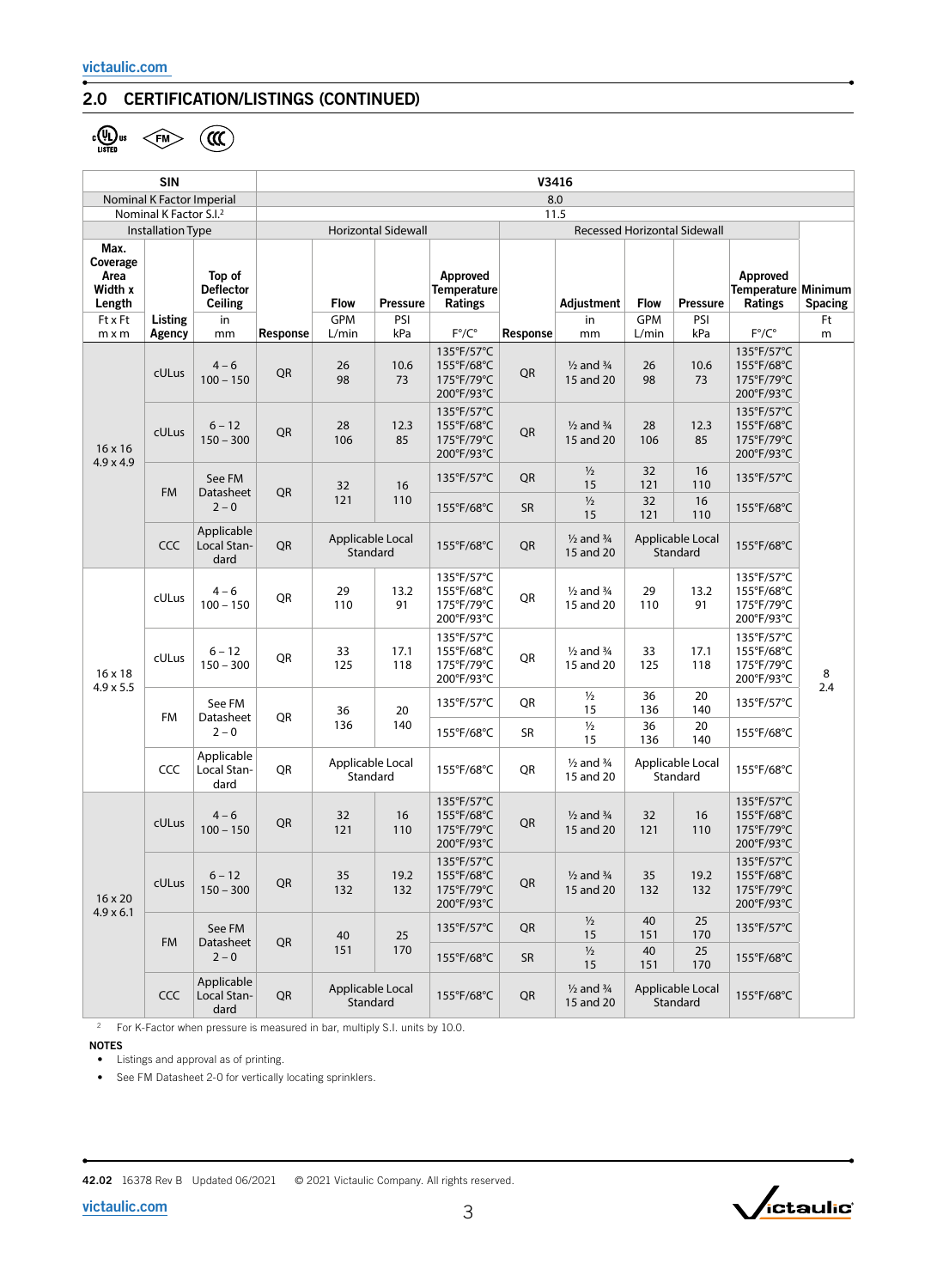### 2.0 CERTIFICATION/LISTINGS (CONTINUED)

 $\frac{1}{2}$ 

|                                               | <b>SIN</b>                         |                                                                       | V3416      |                              |                            |                                           |                                     |                                              |                              |                              |                                            |                |
|-----------------------------------------------|------------------------------------|-----------------------------------------------------------------------|------------|------------------------------|----------------------------|-------------------------------------------|-------------------------------------|----------------------------------------------|------------------------------|------------------------------|--------------------------------------------|----------------|
|                                               | Nominal K Factor Imperial          |                                                                       | 8.0        |                              |                            |                                           |                                     |                                              |                              |                              |                                            |                |
|                                               | Nominal K Factor S.I. <sup>2</sup> |                                                                       | 11.5       |                              |                            |                                           |                                     |                                              |                              |                              |                                            |                |
|                                               | <b>Installation Type</b>           |                                                                       |            |                              | <b>Horizontal Sidewall</b> |                                           | <b>Recessed Horizontal Sidewall</b> |                                              |                              |                              |                                            |                |
| Max.<br>Coverage<br>Area<br>Width x<br>Length |                                    | Top of<br><b>Deflector</b><br><b>Ceiling</b>                          |            | <b>Flow</b>                  | <b>Pressure</b>            | Approved<br><b>Temperature</b><br>Ratings |                                     | Adjustment                                   | <b>Flow</b>                  | <b>Pressure</b>              | Approved<br>Temperature Minimum<br>Ratings | <b>Spacing</b> |
| <b>Ft x Ft</b>                                | Listing                            | in                                                                    |            | <b>GPM</b>                   | PSI                        |                                           |                                     | in                                           | <b>GPM</b>                   | PSI                          |                                            | Ft             |
| $m \times m$                                  | Agency                             | mm                                                                    | Response   | L/min                        | kPa                        | $F^{\circ}/C^{\circ}$                     | Response                            | mm                                           | L/min                        | kPa                          | $F^{\circ}/C^{\circ}$                      | m              |
|                                               | cULus                              | $4 - 6$<br>$100 - 150$                                                | QR         | 36<br>136                    | 20.3<br>140                | 135°F/57°C<br>155°F/68°C<br>175°F/79°C    | QR                                  | $\frac{1}{2}$ and $\frac{3}{4}$<br>15 and 20 | 36<br>136                    | 20.3<br>140                  | 135°F/57°C<br>155°F/68°C<br>175°F/79°C     |                |
| $16 \times 22$<br>$4.9 \times 6.1$            | cULus                              | $6 - 12$<br>$150 - 300$                                               | <b>OR</b>  | 36<br>136                    | 20.3<br>140                | 135°F/57°C                                | <b>OR</b>                           | $\frac{1}{2}$ and $\frac{3}{4}$<br>15 and 20 | 36<br>136                    | 20.3<br>140                  | 135°F/57°C                                 |                |
|                                               | <b>FM</b>                          | See FM<br>Datasheet                                                   | <b>OR</b>  | 44                           | 30.3<br>209                | 135°F/57°C                                | QR                                  | $\frac{1}{2}$<br>15                          | 44<br>167                    | 30.3<br>209                  | 135°F/57°C                                 |                |
|                                               |                                    | $2 - 0$                                                               |            | 167                          |                            | 155°F/68°C                                | <b>SR</b>                           | $\frac{1}{2}$<br>15                          | 44<br>167                    | 30.3<br>209                  | 155°F/68°C                                 |                |
|                                               | CCC                                | Applicable<br>Local Stan-<br>dard                                     | <b>OR</b>  | Applicable Local<br>Standard |                            | 155°F/68°C                                | QR                                  | $\frac{1}{2}$ and $\frac{3}{4}$<br>15 and 20 | Applicable Local<br>Standard |                              | 155°F/68°C                                 | 8<br>2.4       |
|                                               | cULus                              | $4 - 6$<br>$100 - 150$                                                | QR         | 39<br>148                    | 23.8<br>164                | 135°F/57°C<br>175°F/79°C                  | QR                                  | $\frac{1}{2}$ and $\frac{3}{4}$<br>15 and 20 | 39<br>148                    | 23.8<br>164                  | 135°F/57°C<br>175°F/79°C                   |                |
| $16 \times 24$<br>$4.9 \times 7.3$            | cULus                              | $6 - 12$<br>$150 - 300$                                               | <b>OR</b>  | 41<br>155                    | 26.3<br>181                | 135°F/57°C<br>175°F/79°C                  | <b>OR</b>                           | $\frac{1}{2}$ and $\frac{3}{4}$<br>15 and 20 | 41<br>155                    | 26.3<br>181                  | 135°F/57°C<br>175°F/79°C                   |                |
|                                               | <b>FM</b>                          | See FM<br>36<br>48<br><b>OR</b><br>Datasheet<br>182<br>250<br>$2 - 0$ |            | 135°F/57°C                   | QR                         | $\frac{1}{2}$<br>15                       | 48<br>182                           | 36<br>250                                    | 135°F/57°C                   |                              |                                            |                |
|                                               |                                    |                                                                       | 155°F/68°C | <b>SR</b>                    | $\frac{1}{2}$<br>15        | 48<br>182                                 | 36<br>250                           | 155°F/68°C                                   |                              |                              |                                            |                |
|                                               | CCC                                | Applicable<br>Local Stan-<br>dard                                     | <b>OR</b>  | Applicable Local<br>Standard |                            | 155°F/68°C                                | <b>OR</b>                           | $\frac{1}{2}$ and $\frac{3}{4}$<br>15 and 20 |                              | Applicable Local<br>Standard | 155°F/68°C                                 |                |

<sup>2</sup> For K-Factor when pressure is measured in bar, multiply S.I. units by 10.0.

NOTES

• Listings and approval as of printing.

• See FM Datasheet 2-0 for vertically locating sprinklers.

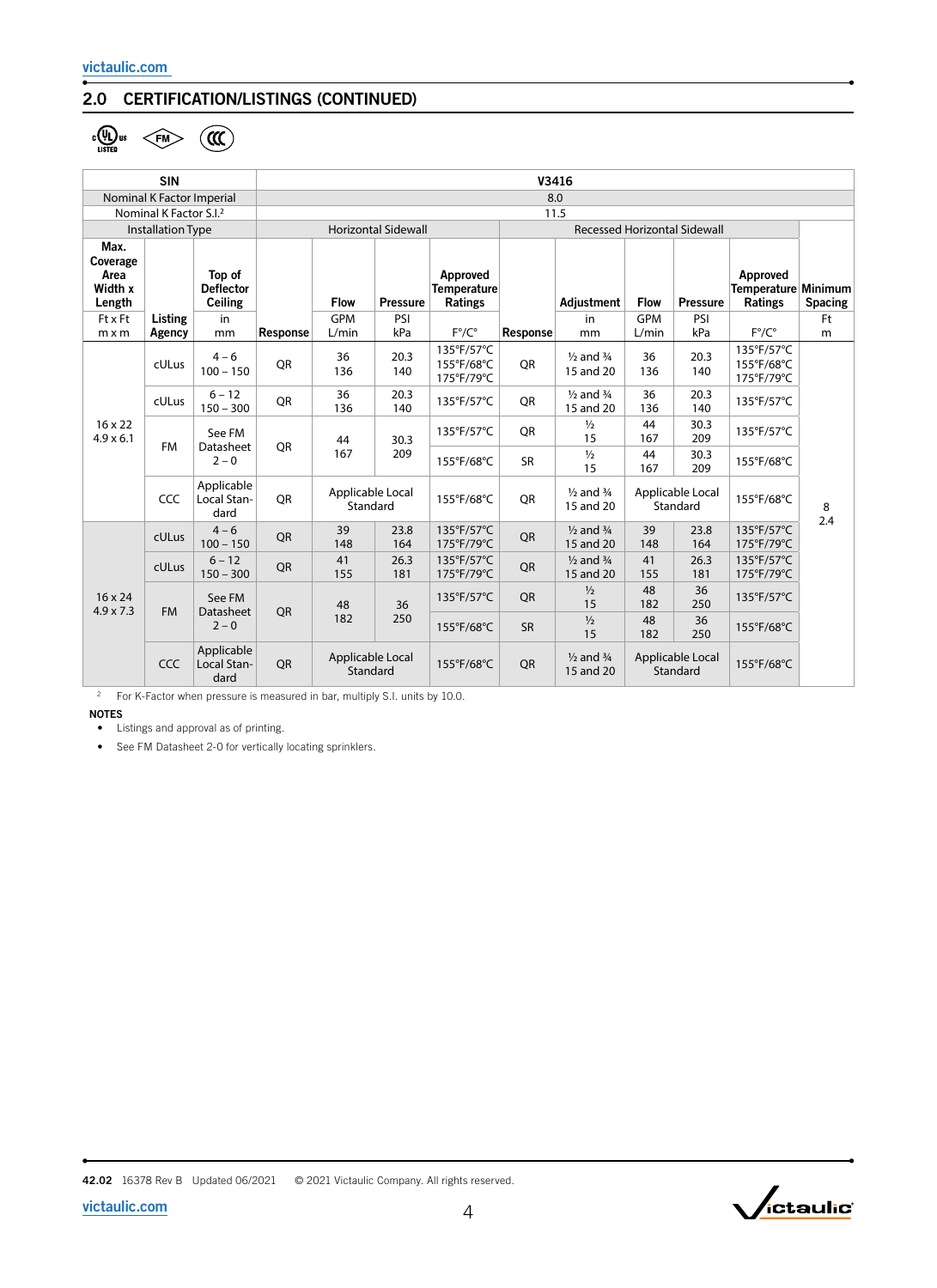# 3.0 SPECIFICATIONS – MATERIAL

Deflector: Bronze

Bulb Nominal Diameter: 3.0mm

Load Screw: Bronze

Pip Cap: Bronze

Spring Seal Assembly: PTFE coated Beryllium nickel alloy

Frame: Brass

Lodgement Spring: Stainless Steel

# Installation Wrench: Ductile iron

### Sprinkler Frame Finishes:

- Plain brass
- Chrome plated
- White polyester painted<sup>3, 4</sup>
- Flat black polyester painted<sup>3, 4</sup>
- Custom polyester painted<sup>3, 4</sup>
- VC-250<sup>5</sup>
- <sup>3</sup> Not available on the Intermediate Level Style Pendent.
- <sup>4</sup> UL Listed for corrosion resistance.
- <sup>5</sup> UL Listed and FM Approved for corrosion resistance.

#### **NOTE**

• For cabinets and other accessories refer to separate sheet.











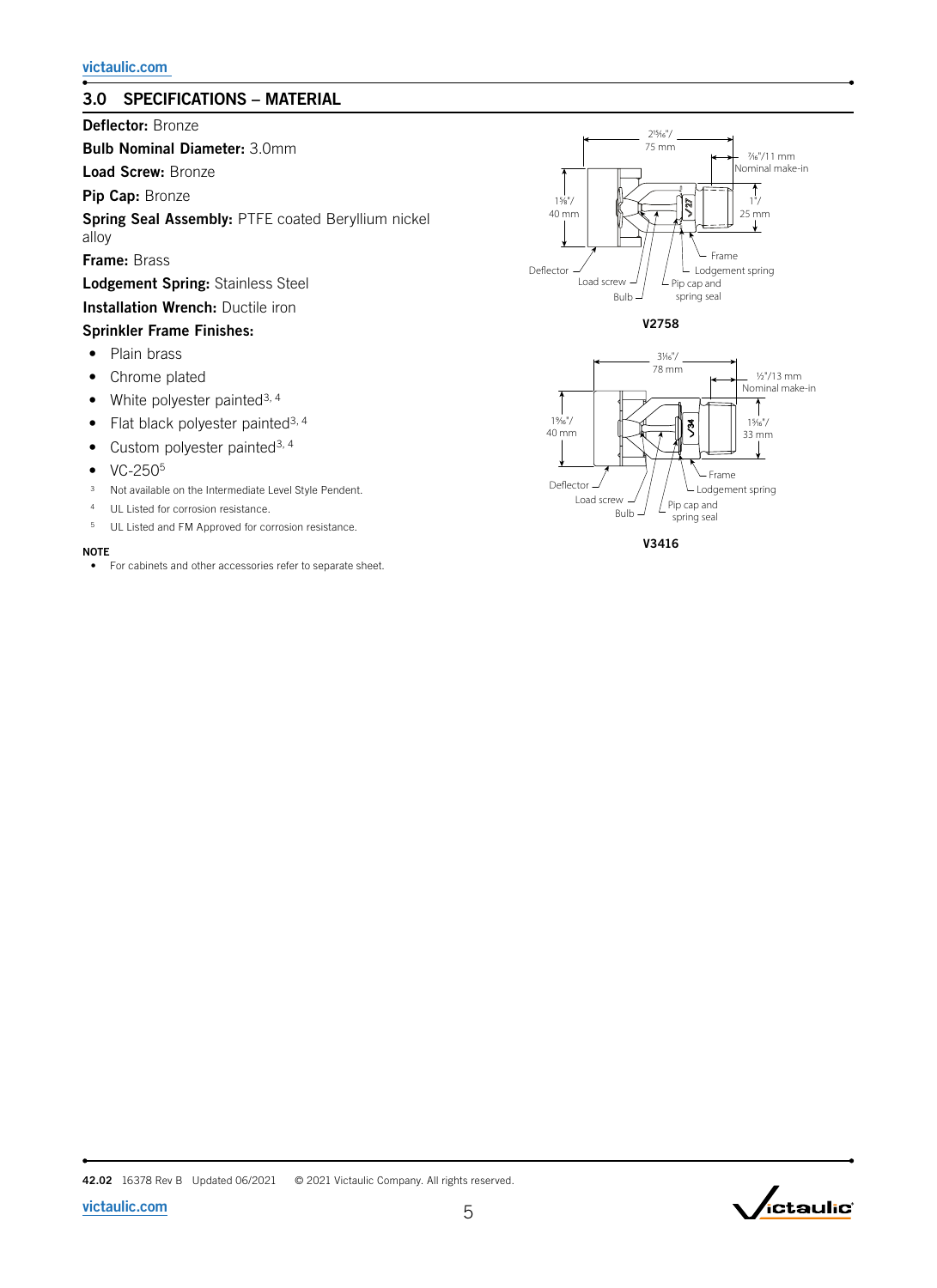# 4.0 DIMENSIONS



### 5.0 PERFORMANCE

Sprinkler is to be installed and designed as per NFPA, FM Datasheets, or any local standards.